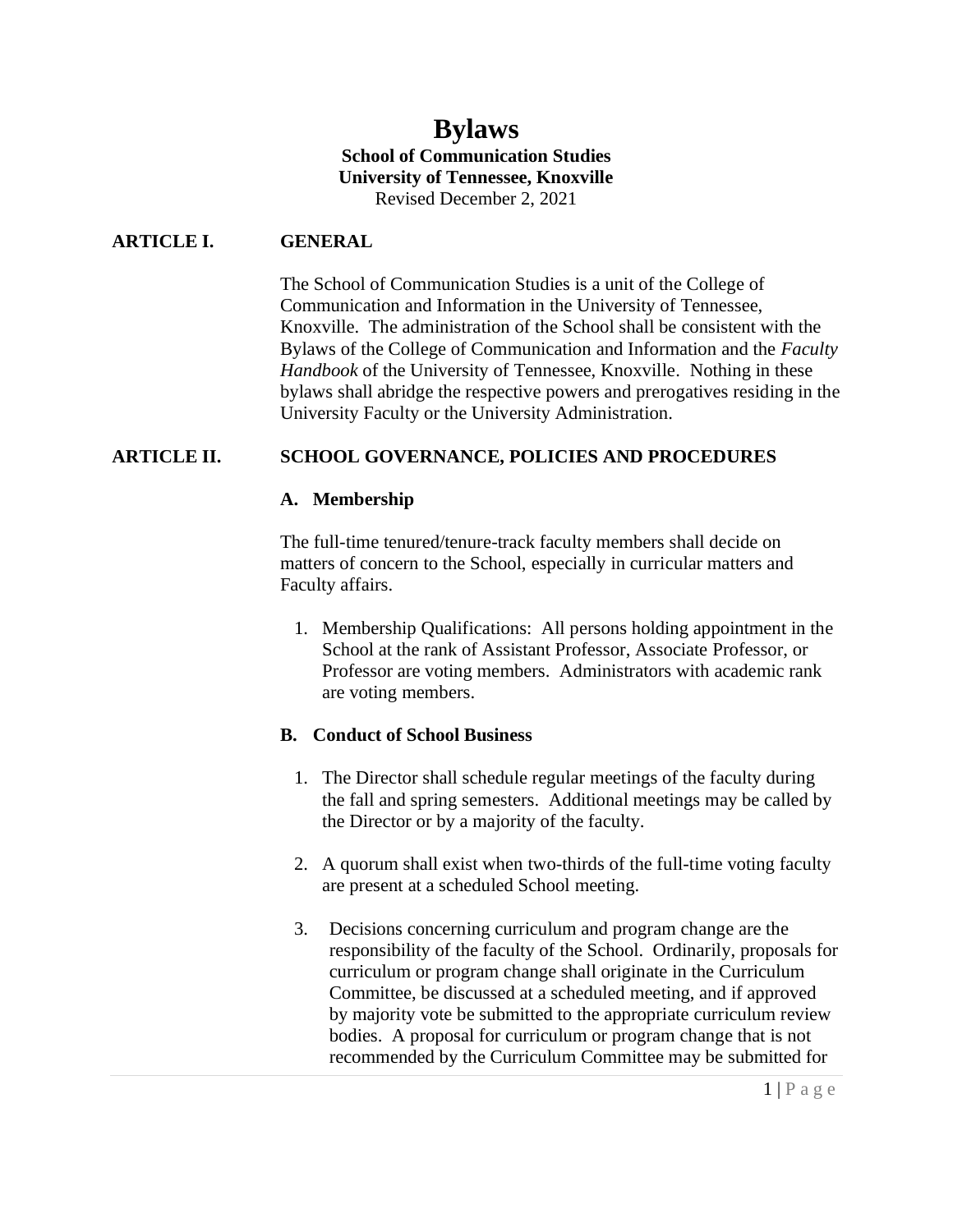faculty consideration at a School meeting by the Director or by a faculty member.

- 4. Decisions concerning matters other than curriculum and program revision that are of substantial import to the work of the faculty of the School—including such matters as allocation of operating funds and appointment of academic year or part-time or limited-term faculty—shall be made, whenever possible, in consultation with the faculty. Ordinarily, the decisions of the Director shall reflect the judgment of the faculty as expressed by majority vote in School meetings. Where a decision of the Director differs from the expressed judgment of the faculty, the Director shall explain that decision and provide an opportunity for the faculty to respond.
- 5. The Director shall give the faculty timely notice of each scheduled meeting, and shall invite the faculty to submit matters of interest for inclusion on the agenda. Ordinarily, the Director shall present to the faculty at least five days before each scheduled meeting an agenda listing those matters to be presented for their consideration.

## **C. Workload**

The assigned workload for full-time faculty consists of a combination of teaching, advising, research, and service. All faculty members (non-tenure, tenure-leading, and tenured) will negotiate workload expectations for the coming year and review attainment of expectations for the previous year with the School Director during their annual performance review. Workload expectations are distinguished from retention, tenure, and promotion expectations. The School of Communication Studies Workload Policy appears in Appendix A of the School Bylaws.

# **ARTICLE III. COMMITTEES**

# **A. Standing Committees**

1. A standing Committee on Curriculum shall conduct periodic reviews of curriculum and degree programs, shall consider proposals from faculty members for curriculum and program changes, and shall report its recommendations concerning curriculum and program change to the faculty.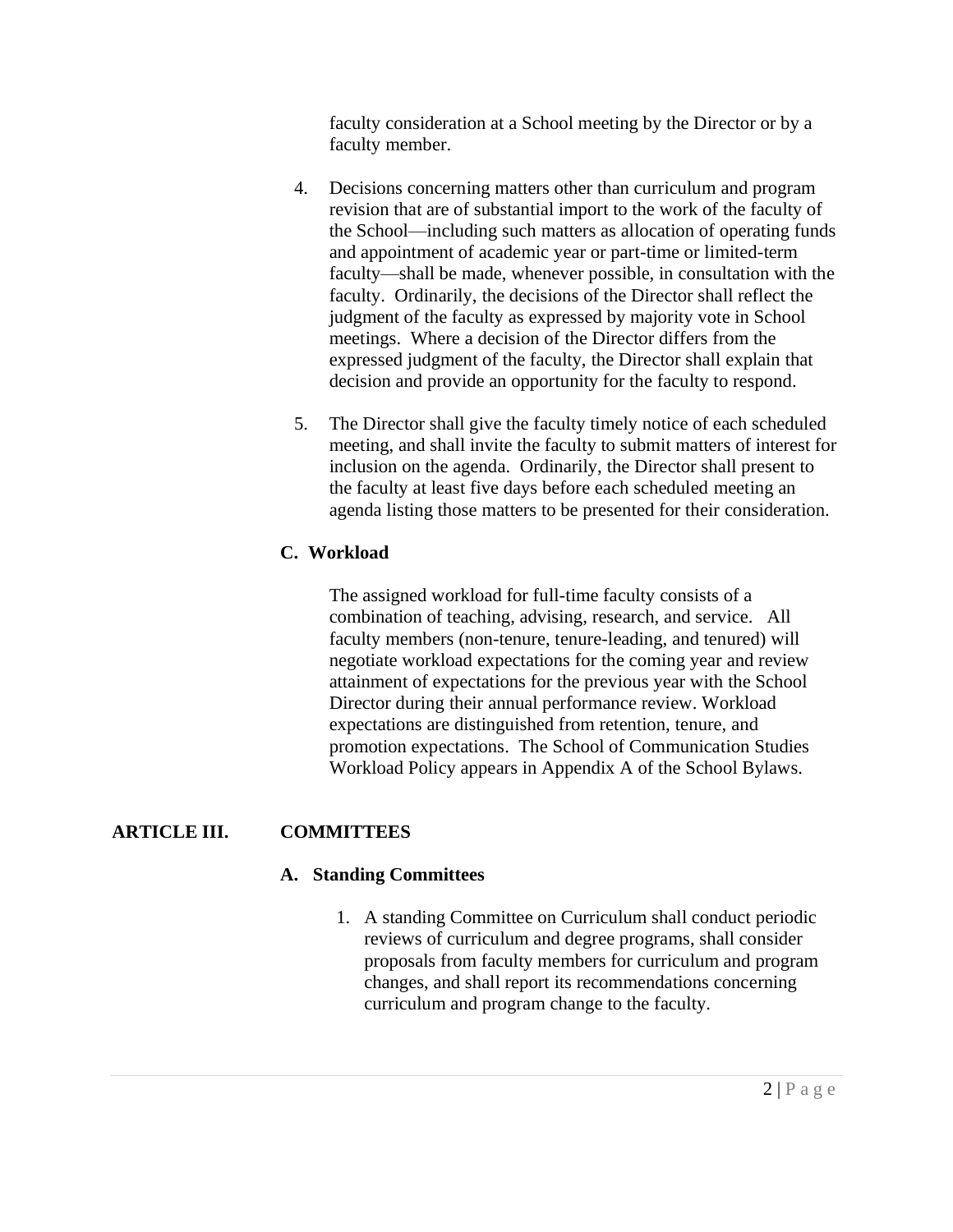- 2. The members of the Curriculum Committee shall be appointed by the Director at the first faculty meeting of each academic year and shall be subject to confirmation by the faculty. Prior to the formation of the Committee, the faculty shall be given an opportunity to indicate preferences for committee service. The Chairperson of the Curriculum Committee shall be elected by the voting members of the committee.
- 3. A standing Committee on Assessment shall conduct periodic reviews of learning outcomes associated with the overall program of study in the School as well as the learning outcomes associated with courses. The Committee on Assessment will report the results of their work to the faculty and relevant University units.
- 4. The Director may appoint an Administrative Committee whose members would normally include the Associate Director, Director for Graduate Studies and the Director for Undergraduate Studies. The terms of these appointments are normally three years for the director appointments and five years for the Associate Director position. Appointments are renewable for an additional consecutive term. Ordinarily, a person must cycle off for at least one term before being reappointed to the same position. Changes in the positions of the Administrative Committee memberships shall not normally coincide with one another.
- 5. Search Committees in the School shall be appointed by the Director in consultation with the voting members of the faculty. Ordinarily, search committees will be composed of three voting members of the faculty. Search Committees shall report to the faculty their recommendations along with pertinent information regarding applicants. Service on search committees must conform to campus policies as outlined by the Provost's office and the Office of Equity and Diversity.
- 6. The Director shall appoint other committees as needed to assist with School activities.
- 7. The chairperson of each committee (except the Administrative Committee) shall present a report of the committee's activities to the faculty at least once during each regular academic term, and at the end of each academic year shall present a written report that will be kept in the School office.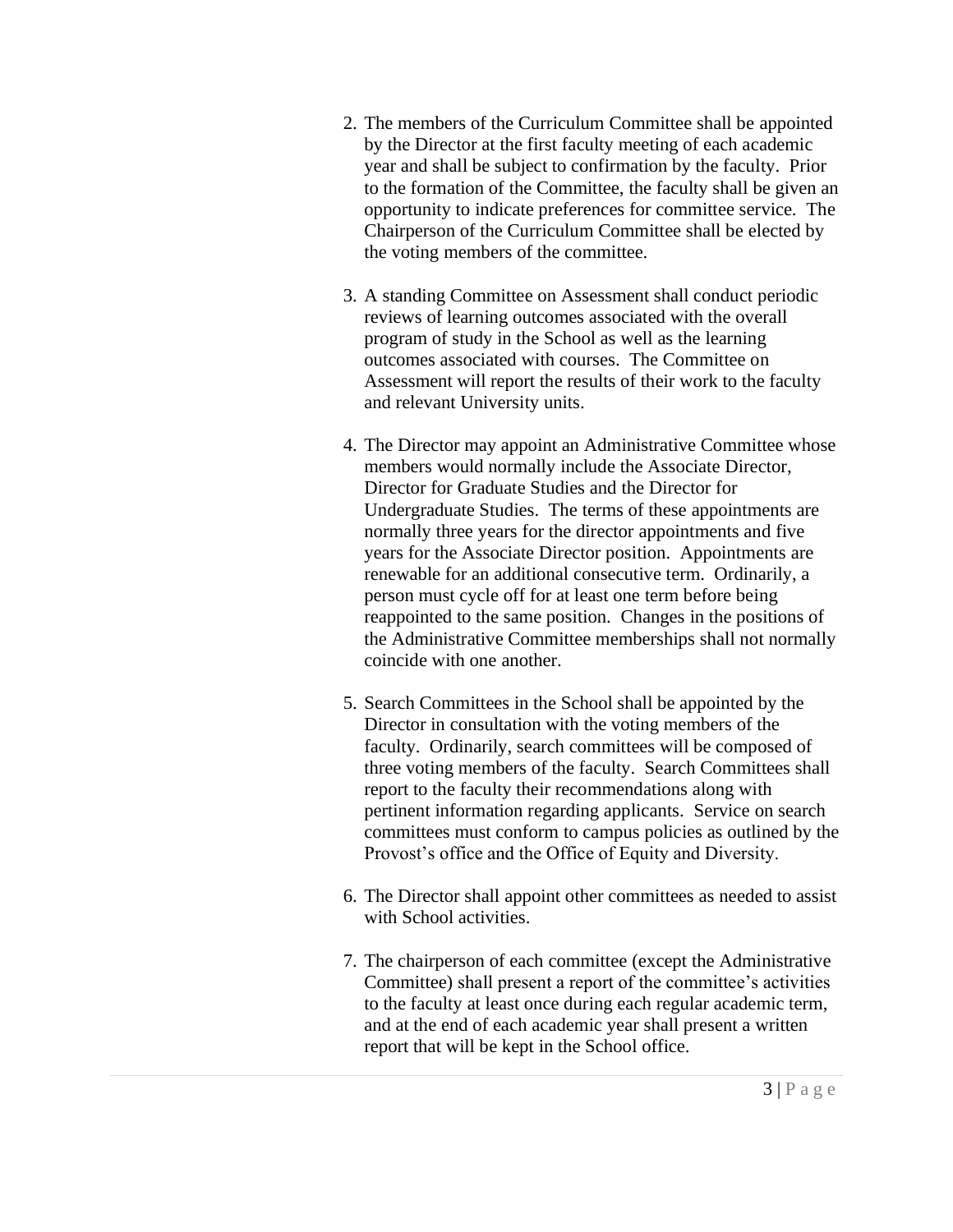8. The Director shall be a non-voting member of the Curriculum Committee and of other committees.

Service on Search Committees must conform to campus policies as outlined by the Provost's office and the Office of Equity and Diversity.

## **ARTICLE IV. FACULTY EVALUATION**

Faculty evaluation will include assessment of scholarship, teaching, and service. The assessment will reflect the workload assignments of the individual faculty member.

#### **A. Policies**

- 1. Annual Reviews. Each faculty member will receive an annual review. In the tenure and promotion year, faculty members will not be eligible for evaluations other than those required by the tenure and promotion procedures.
- 2. Assessment of overall performance must reflect the faculty member's rank and assignments. Based on the results of the overall performance evaluation, faculty members will be placed in one of five categories:
	- Far exceeds expectations for rank
	- Exceeds expectations for rank
	- Meets expectations for rank
	- Falls short of meeting expectations for rank
	- Falls far short of expectations for rank

## **B. Procedures**

- 1. On an annual basis, the Director shall meet with each faculty member to establish goals and objectives for the following performance appraisal period (normally an academic year). The goals and objectives agreed upon between the faculty member and the Director will be kept on file in the School office.
- 2. During the annual performance appraisal meeting, each faculty member will provide appropriate documentation (through self evaluation, peer evaluation, and other relevant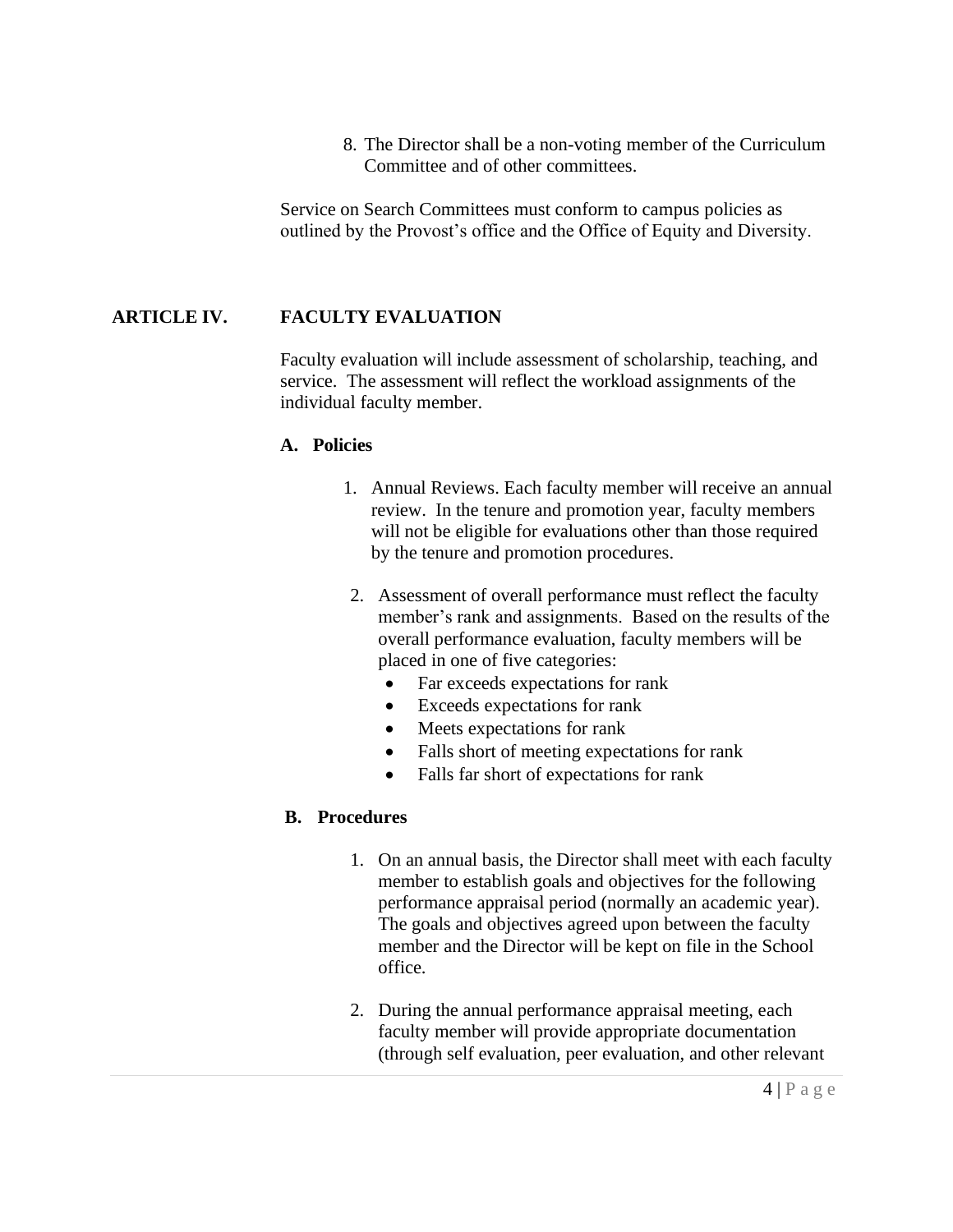reporting sources) as to the extent to which his/her goals and objectives have been met. The submission of the documentation should conform to current University procedures. In addition, faculty members will bring to the attention of the Director any changes in assigned duties and responsibilities during the performance appraisal period. Following a review of the performance criteria, the Director will complete the evaluation process in the Faculty Review System.

- 3. The completed evaluation must be electronically signed by the Director and the faculty member. The faculty member's signature does not constitute approval of the evaluation. Rather, it signifies notification of the results of the performance evaluation. Faculty members may attach rebuttals to the online review.
- 4. Criteria for performance evaluations involving tenured/tenure-track faculty members include research/creative activities, teaching, and service. This review will be based on the three evaluation components listed above.
- 5. Criteria for performance evaluations involving non-tenuretrack faculty (NTTF) members shall be limited to the teaching criteria listed below unless otherwise noted in the NTTF's letter of appointment.
- 6. The Dean will conduct an annual review of the Director's performance.

## **C. Definition of Categories**

Faculty members will be reviewed in the categories of teaching, research, and service using the professional goals stated in the most recent annual review as a guide. The following serves as a guideline for evaluating performance in the areas of scholarship, teaching, and service.

> 1. **Teaching Criteria.** This area will be measured by peer review of teaching and/or course materials, University developed teaching evaluation instruments, and selfevaluation. In judging the faculty member's performance in teaching, student evaluations may not be assigned greater weight than peer evaluations. The instructional activities of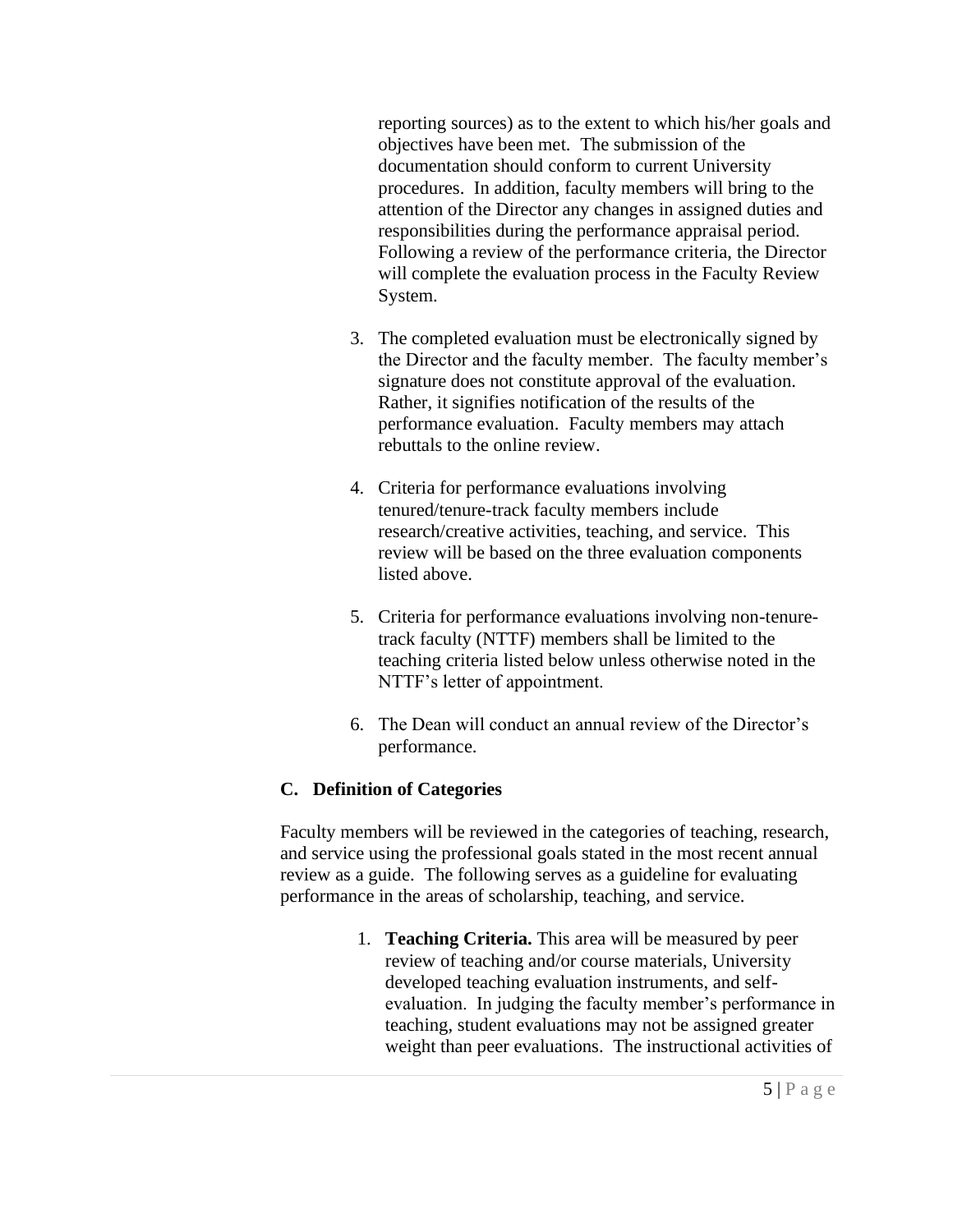the faculty member will be reviewed using the following guidelines:

- Far Exceeds Expectations for Rank*.* Course evaluations (i.e., University developed student evaluations) are far above the mean for the University, and course materials are thorough, clear, and useful to students. Peer evaluations are outstanding. The faculty member will have developed innovative approaches to teaching that may involve technology, in-class activities, experiential learning, or other state of the art teaching techniques. Faculty member receives teaching or advising award. Dissertation and thesis advising will also be considered.
- Exceeds Expectations for Rank*.* Course evaluations (i.e., University developed student evaluations) are above the mean of the University, and teaching materials are thorough and advance the learning objectives of the students. Peer evaluations are good. Faculty member is evaluated as exceeding School expectations for advising. Dissertation and thesis advising will also be considered.
- Meets Expectations for Rank. Course evaluations may range from slightly below to slightly above the mean of the teaching evaluation instrument. Peer reviews, if available, are satisfactory. Dissertation and thesis advising will also be considered.
- Falls Short of Meeting Expectations for Rank. Course evaluations (i.e., University developed student evaluations) are consistently near the lowest range, and course materials are minimally acceptable. Peer reviews indicate that improvement is needed. Dissertation and thesis advising will also be considered.
- Falls Far Short of Expectations for Rank. Peer and course evaluations (i.e., University developed student evaluations) are consistently in the lowest range. Course materials are of poor quality. Peer evaluations indicate that performance is unacceptable. Dissertation and thesis advising will also be considered.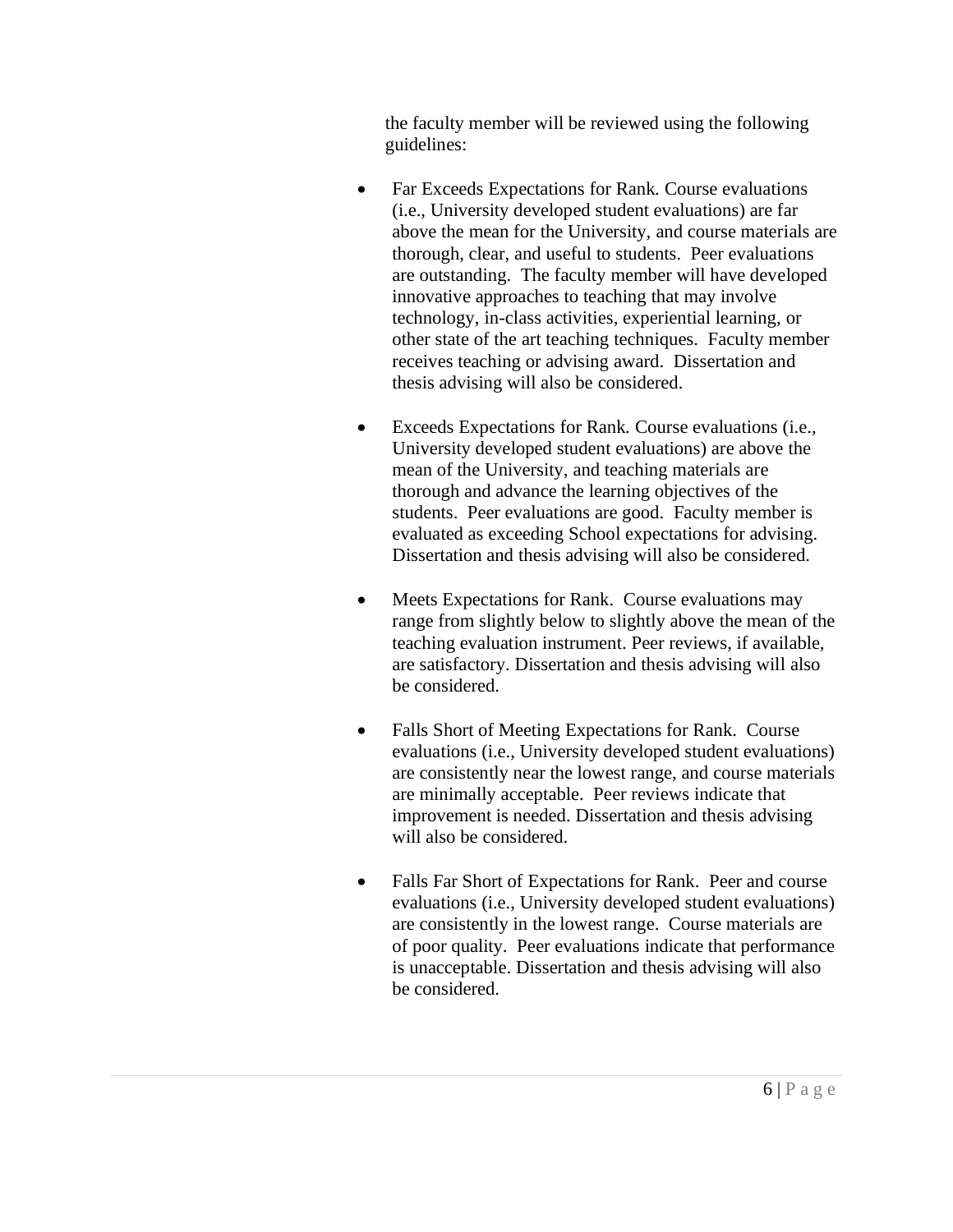**2. Research Activities Criteria.** The research output for tenured/tenure-track faculty should include peer reviewed journal articles, scholarly monographs, grant/contract research activity, peer reviewed conference proceedings, books, peer reviewed book chapters, or other appropriate disciplinary outlets. The quality of the output will be measured based on one or more of the quality assessment factors described in this section. It is the faculty member's responsibility to provide justified evidence of the quality of the publications venues. Scholarly publications should include a mix of single authored and co-authored works as appropriate.

The scholarly activity of the faculty member will be reviewed using the following guidelines:

- Far Exceeds Expectations for Rank*.* Has published more than two refereed items during the previous year in national or international outlets. Grants, books, book chapters, and presentations at international, national, and regional association meetings will also be considered.
- Exceeds Expectations for Rank. Has published two to three items during the previous year in a national or international outlet. Grants, books, book chapters, and presentations at international, national, and regional association meetings will also be considered.
- Meets Expectations for Rank. Has published or presented two refereed items during the previous year in regional, national, or international outlets. Faculty members engaged in writing scholarly books and making demonstrable progress may also be considered for meets expectations.
- Falls Short of Meeting Expectations for Rank. Has an ongoing research/creative activity program but has failed to submit manuscripts for publication, to present at a conference, or to submit a grant proposal over the past year.
- Falls Far Short of Meeting Expectations for Rank. Consistent failure to engage in a program of on-going research/creative activity.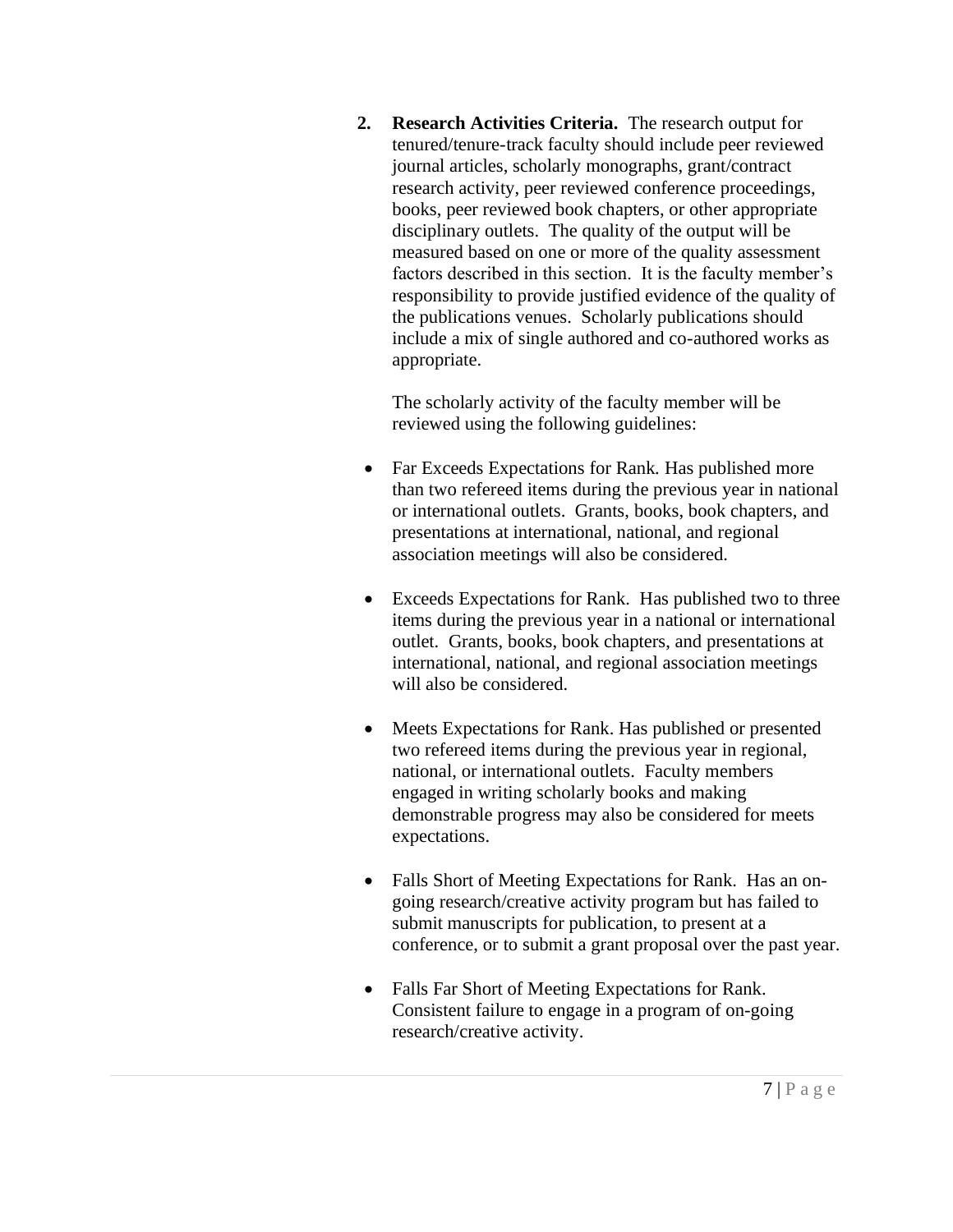**Service Criteria.** The service activities of the faculty member will be reviewed using the following guidelines:

- Far Exceeds Expectations for Rank. Has chaired major committees at the local, state, national, or international level for a professional or scholarly organization, or has held more than one leadership position as an officer, journal editor, or executive director of an academic or professional association. Has performed well in more than one College and School committee assignments. His/her work brings national distinction to the faculty member and to the School. Outreach activities on the part of the faculty member will be considered.
- Exceeds Expectations for Rank*.* Has completed more than two service activities at the local, state, national, or international level for a professional or scholarly organization, or has participated in an important leadership role within a professional association. Has performed well in College and School committee assignments. Outreach activities on the part of the faculty member will be considered.
- Meets Expectations. Has performed well in two service activities involving School and College committee assignments. Outreach activities on the part of the faculty member will be considered.
- Falls Short of Meeting Expectations. Has made little contribution to School or College committee assignments beyond simply attending meetings.
- Falls far Short of Meeting Expectations. Has not met School and/or College committee obligations. No evidence of service to academic or professional associations.

## **ARTICLE V. Appointment, Retention, Tenure, and Promotion of Faculty**

A. The policies for Appointment, Retention, Tenure, and Promotion of tenure line and non-tenure track faculty in the School of Communication Studies shall conform to the procedures set forth in the UTK Faculty Handbook.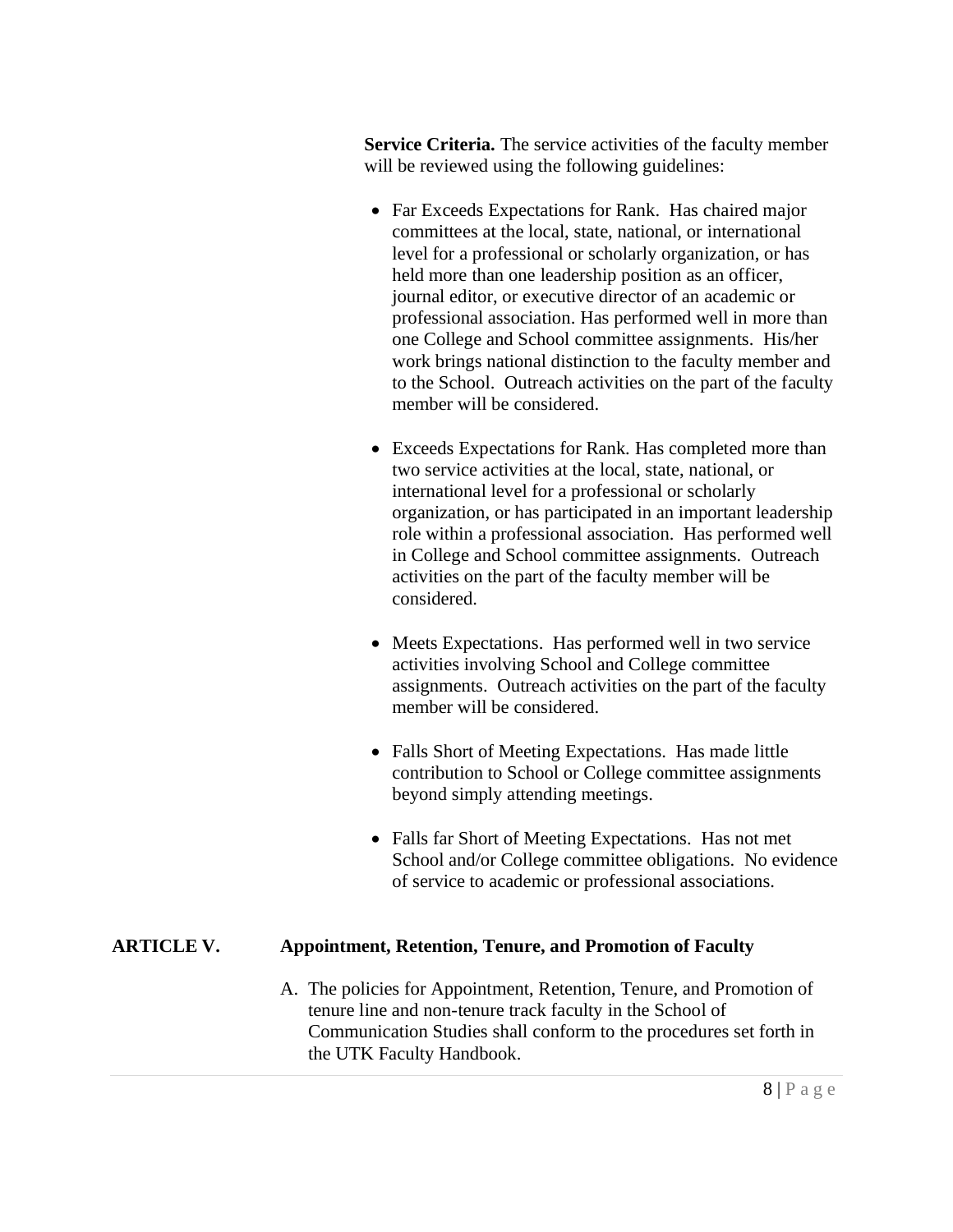- B. The School complies with the policy stated in the University of Tennessee Faculty Handbook regarding appointment to Faculty Rank. The criteria for appointment of tenure-track faculty are drawn from the Manual of Faculty Evaluation.
	- 1. Professors are expected to:
		- Hold the doctorate or other terminal degree of the discipline, or present equivalent training and experience appropriate to the particular appointment
		- Be accomplished teachers
		- Have achieved and to maintain a nationally recognized record in disciplinary research / scholarship / creative activity/ engaged scholarship
		- Have achieved and to maintain a record of significant institutional, disciplinary, and/or professional service or outreach engagement
		- Serve as mentors to junior colleagues
		- Have normally served as an associate professor for at least five years
		- Have shown beyond doubt that they work well with colleagues and students in performing their university responsibilities
	- 2. Associate professors are expected to:
		- Hold the doctorate or other terminal degree of the discipline, or to present equivalent training and experience as appropriate to the particular appointment
		- Be good teachers
		- Have achieved and to maintain a recognized record in disciplinary research / scholarship / creative activity/ engaged scholarship
		- Have achieved and to maintain a record of institutional, disciplinary, and/or professional service or outreach engagement
		- Have normally served as an assistant professor for at least five years
		- Have demonstrated that they work well with colleagues and students in performing their university responsibilities
	- 3. Assistant professors are expected to: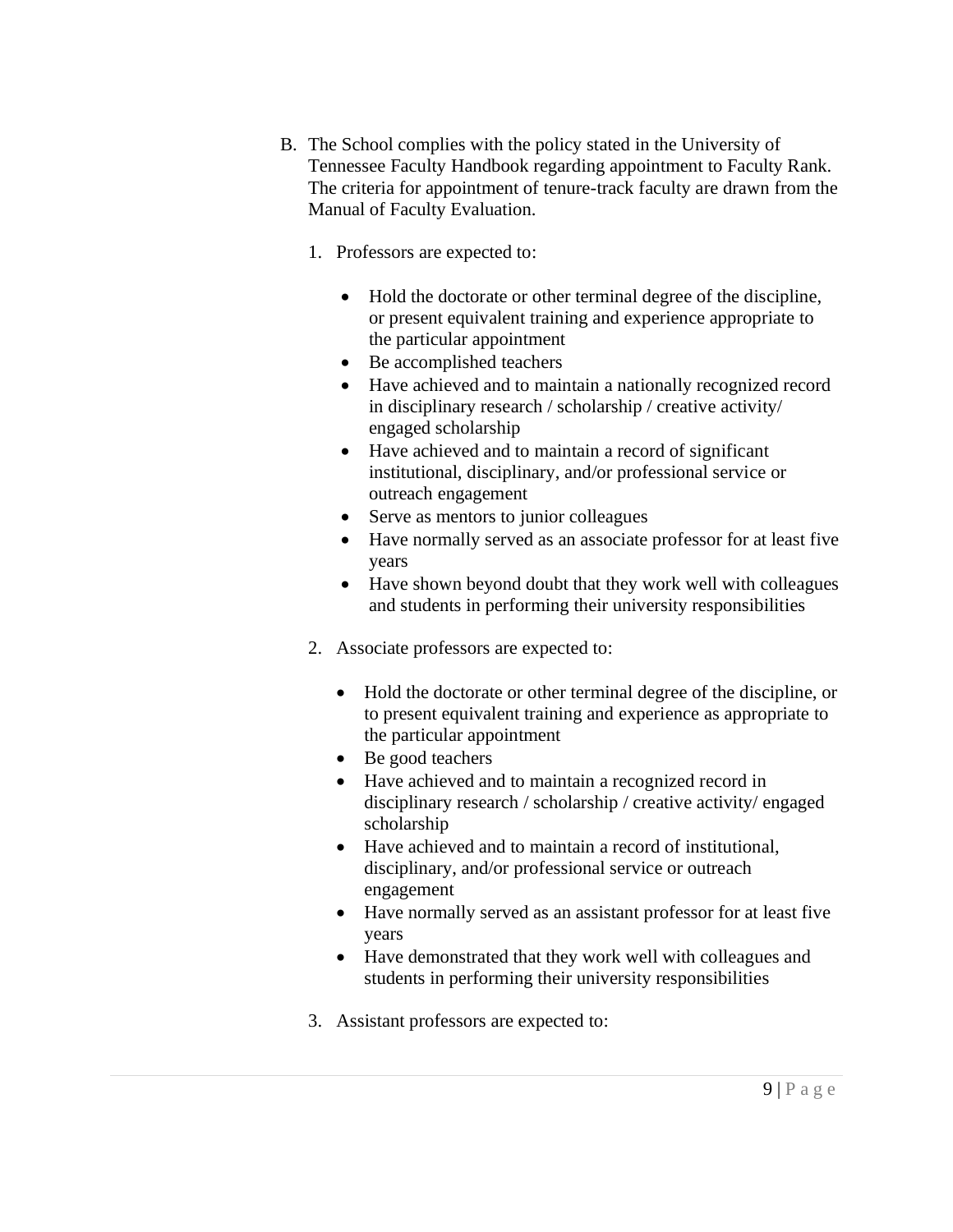- Hold the doctorate or other terminal degree of the discipline, or to present equivalent training and experience as appropriate to the particular appointment
- Show promise as teachers
- Show promise of developing a program in disciplinary research / scholarship / creative activity that is gaining external recognition
- Have a developing record of institutional, disciplinary, and/or professional service
- Show evidence that they work well with colleagues and students in performing their university responsibilities

In all of these ranks, concerned and effective advising and responsible service to the university are understood to be part of the normal task of a university faculty member.

C. Expectations for tenure and promotion

All faculty in the School of Communication Studies are expected to be actively and consistently engaged in research, teaching, and service. In addition to the criteria outlined in the Faculty Handbook the following lays out expectations for tenure and promotion to Associate Professor in the School of Communication Studies.

- 1. All Assistant Professors are currently hired by the University of Tennessee with a full tenure clock. The normal course for promotion to Associate Professor with tenure is to spend 5 years as an Assistant Professor, and come up for tenure during their 6th year.
	- **Research Expectations**: By the time of the tenure application, an assistant professor is ordinarily expected to have produced eight to ten scholarly articles including articles in press and at least one grant proposal. However, other criteria, such as external funding, book chapters, research complexity, journal impact factors, etc., will be taken into account. Scholarly output should include a mix of single and co-authored works as appropriate. The School of Communication Studies pays attention to achieving publication in highly visible journals, but does not mandate publishing in journals with certain impact factors. The publications of a tenure candidate should demonstrate that the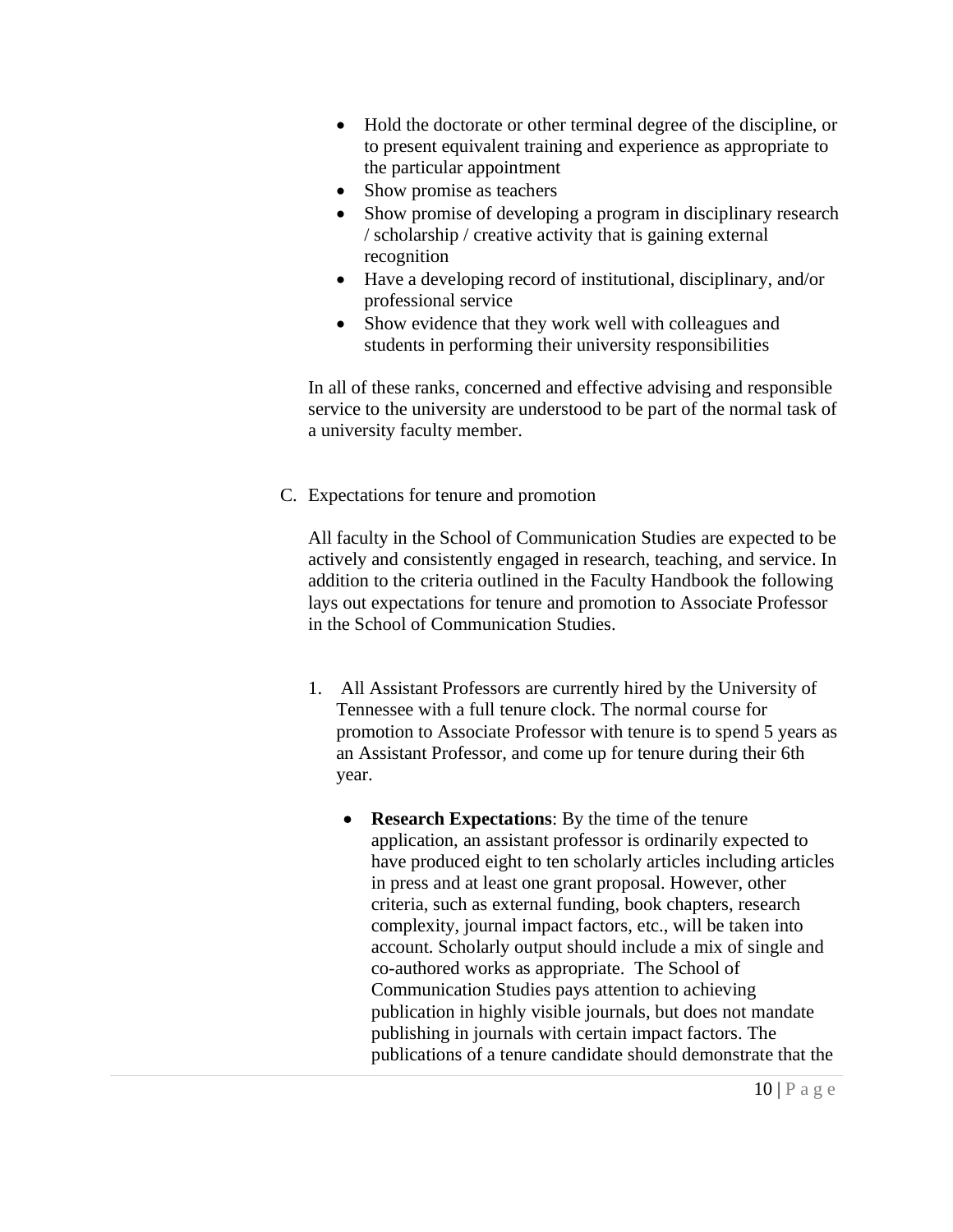faculty member's research work has extended beyond the research conducted for their doctorate degree.

- **Teaching Expectations:** By the time of the tenure application, an assistant professor is expected to contribute significantly to the teaching mission of the School. This is done by teaching in ways specified above such as by earning peer evaluations or other University mandated evaluations that match or exceed College norms. By the tenure application, according to the UT Faculty Handbook, faculty members will have undergone two peer teaching reviews; positive outcomes on both of those reviews are expected.
- **Service Expectations**: By the time of the tenure application, an assistant professor is expected to contribute appropriately to the service mission of the School. The assistant professor should have a clear record of departmental committee membership, and should be serving the College's service needs after the third year in ways identified above. Disciplinary service is similarly important, and provides evidence of a Department member's national reputation.
- 2. In addition to the criteria outlined in the faculty handbook, the following provides expectations for promotion to Professor.
	- **1. Research Expectations. P**rofessors are ordinarily expected to produce at least ten journal articles including works in press after being promoted to associate professor and secure at least one funded internal or external grant. However, other criteria, such as external funding, book chapters, research complexity, journal impact factors, etc., will be taken into account. The quality of the scholarly output will be measured based by more than one measure of quality assessment.
	- **2. Teaching Expectations**: By the time of the application to full professor, an associate professor is expected to contribute significantly to the teaching mission of the School. The quality of instruction will be assessed by more than one measure of quality such as peer evaluations, university developed student surveys, etc. Ordinarily faculty seeking promotion are expected to receive positive outcomes from peer evaluations and earn University evaluations that match or exceed College norms**.** In addition, faculty seeking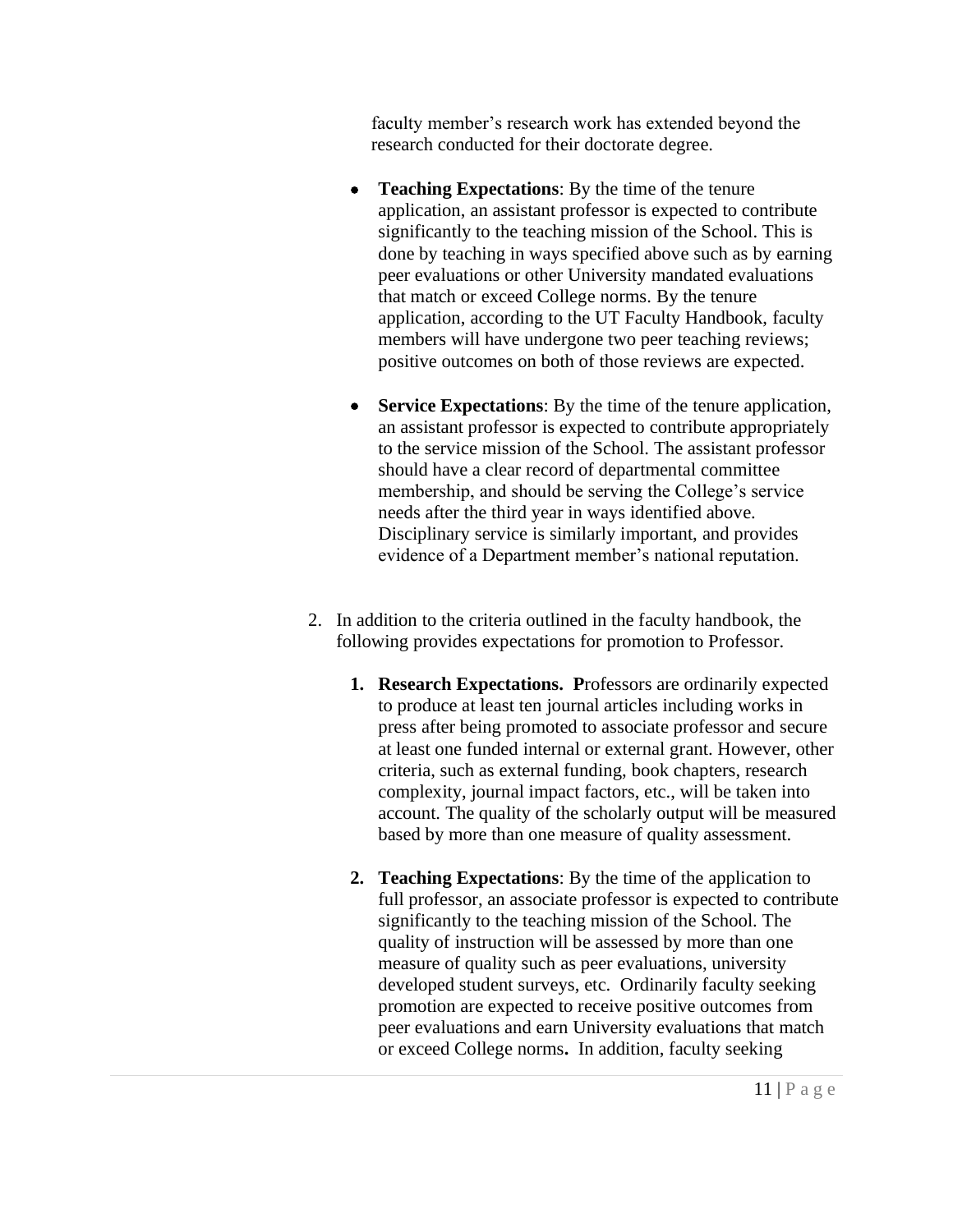promotion are expected to have successfully chaired graduate thesis and dissertation committees. By the time of the application, faculty members for promotion to full professor will have undergone two peer teaching reviews.

- **3. Service Expectations**: By the time of the application to professor, an associate professor is expected to have contributed significantly to the service mission of the School. The associate professor should have a clear record of leadership involving School committees, and should be serving the College's service needs Disciplinary service is important, and leadership positions in professional associations provides evidence of a School member's national reputation.
- D. Non-tenure track teaching positions.

The School complies with the policy stated in the University of Tennessee Faculty Handbook regarding appointment of non-tenuretrack teaching positions at the rank of lecturer, senior lecturer, and distinguished lecturer. The School conforms to the procedures for hiring non-tenure-track faculty as noted in the Faculty Handbook.

- E. Procedures for appointment, retention, and tenure and promotion.
	- 1. All actions of the School concerning appointment, retention, tenure, and promotion of any academic personnel shall conform to the standards and procedures set forth in the University of Tennessee Faculty Handbook and approved by the UTK Chancellor, Provost, Council of Deans, and the Non-Tenure Track Faculty Advisory Council.
	- 2. After consultation with the faculty at a convened meeting, the Director will discuss job descriptions for faculty appointments with the Dean. The Director will appoint a search committee to handle correspondence, publicity, diversity, and on-campus interviews. When an appointment to a tenure-track position is contemplated, all members of the School of that rank and higher rank shall be consulted at a convened meeting before any offer of employment is made.
	- 3. Faculty may be considered for promotion and/or tenure upon recommendation of the Director or notice from the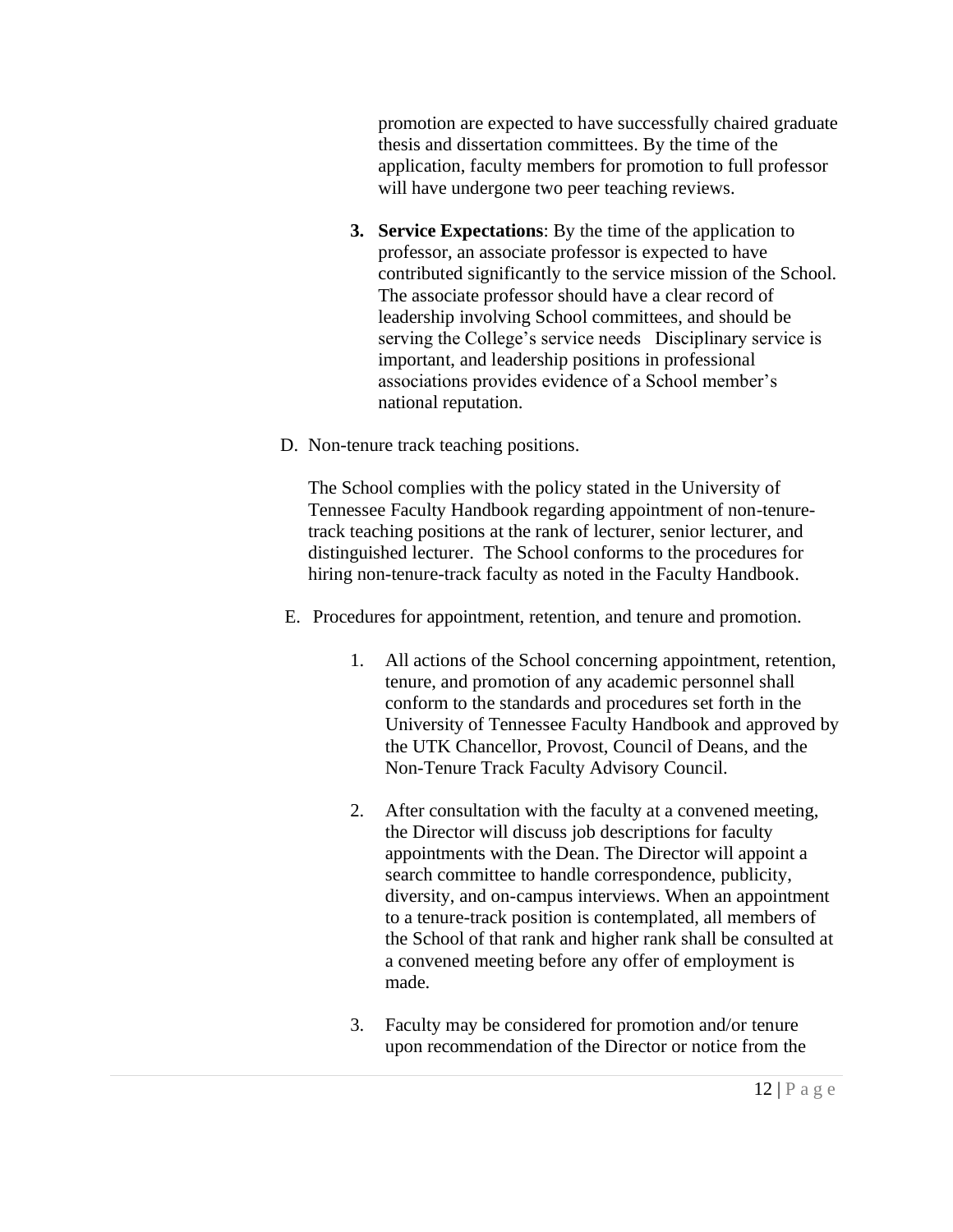Academic Affairs Office. An untenured assistant professor must be considered for tenure no later than his/her sixth year of service in that rank. A lecturer may be considered for promotion to Distinguished Lecturer rank if he/she has a minimum of five years as a Lecturer; a Distinguished Lecturer may be considered for promotion to Senior Lecturer rank after a minimum of three to five years as a Distinguished Lecturer.

- 4. Faculty members to be considered for retention, tenure, or promotion shall be notified in writing by the Director of the School before the faculty committee is to act upon the matter; and shall be invited to submit materials for their personnel file and to propose the names of two or more people outside the university to serve as references. The Director shall solicit opinions from at least two of the people so named and from at least three others outside the University whose names are proposed by members of the School.
- 5. The Director in consultation with the faculty member involved is responsible for providing documentation for faculty review as outlined in the Manual for Faculty Evaluation from the Office of the Provost. After material has been compiled for the promotion/tenure file, the faculty member involved must sign off on the dossier indicating that he/she has viewed it and that the document is complete and accurate (excluding external letters of reviews).
- 6. The promotion and tenure committee of the School consists of the tenured faculty. All faculty members of the School who have tenure shall be called to a meeting expressly for the purpose of voting on retention and/or tenure. A vote shall be by individual secret written ballot after appropriate discussion. Faculty members may vote on promotion decisions for ranks equal to or lower than their own.
- 7. In each case --retention, tenure, or promotion -- the call of the meeting shall be issued not less than two weeks before the consultation, and members who expect to be absent may submit sealed ballots in advance. Immediately after a vote is taken, the ballots (including absentee ballots, if any) shall be counted and the number of votes for and against shall be announced before the meeting is adjourned.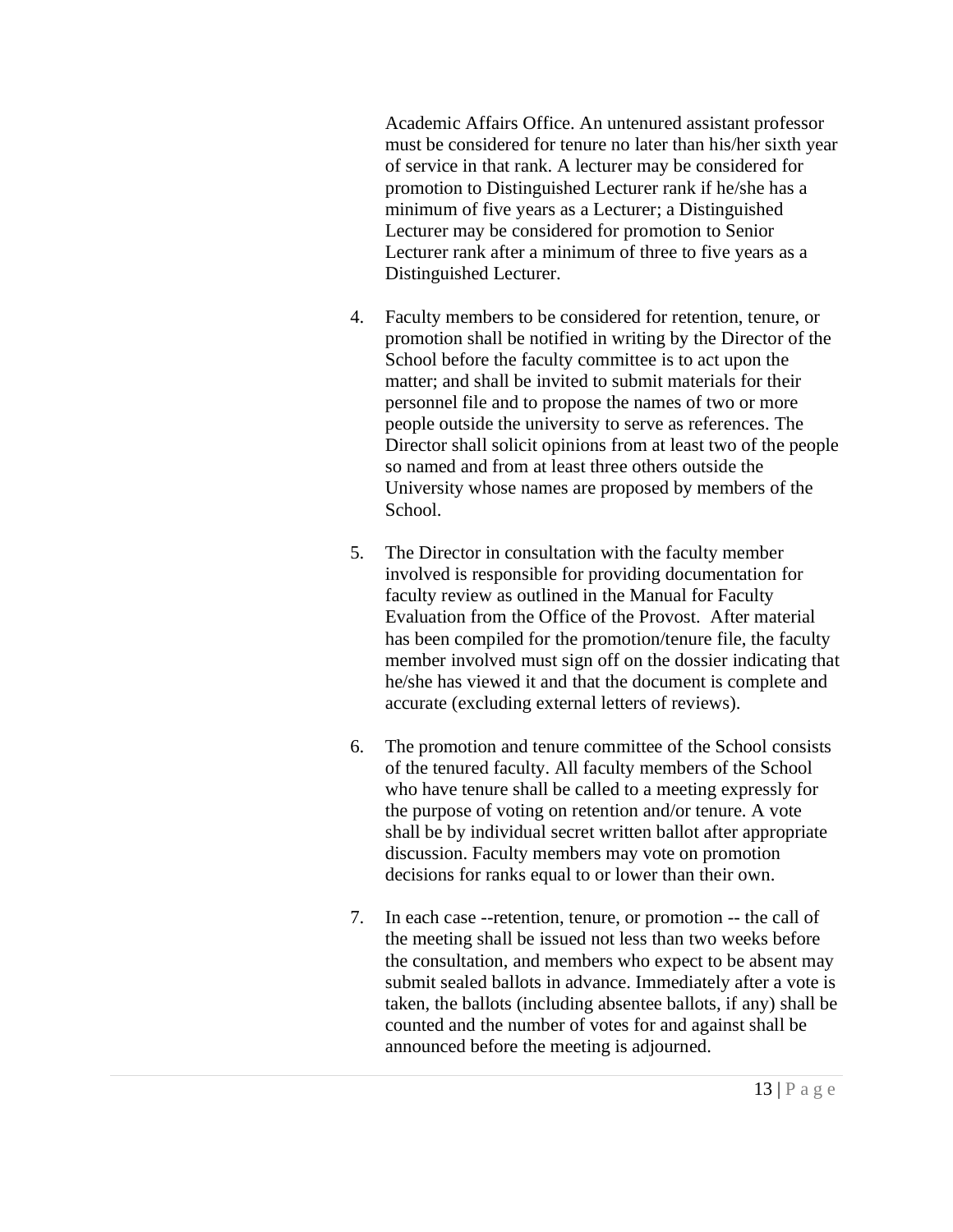- 8. A simple majority of the committee will constitute the recommendation of the faculty.
- F. The School Director shall submit to the Dean of the College of Communication and Information the following:
	- The number of votes for and against the recommendation.
	- The school recommendation based on the vote of the faculty in the case of tenure.
	- Statement of the reasons for the School recommendation.
	- The Director's own recommendation.
- G. The Director shall inform all faculty members who were eligible to vote on the matter of the Dean's final recommendation concerning retention, promotion, or tenure.
- H. Eligible faculty will recommend tenure and promotion on the basis of excellence in teaching, research, and service. Eligible faculty members will evaluate the quality of work in each of these areas as covered in the School workload policy:
	- 1. Teaching. Specific items to be considered under the general category of teaching include the following:
		- Classroom instruction.
		- Thesis and dissertation advising and committee membership.
		- Program advising.
		- Independent study tutorials.
		- Student course evaluations.
		- Peer teaching evaluation (see Peer Review Guide for UT Teaching).
		- Proposal writing for grants and grants obtained to promote teaching innovation and excellence.
		- Course materials such as handouts, syllabi, and exams.
	- 2. Research/Creative Activity. Evidence of the quality of research, publications, and creative achievements is to be gathered by the faculty member and the Director. The evidence will be assessed by the faculty eligible to vote on tenure or promotion decisions. Specific items to be considered under the general category of research include the following:
		- Books, book chapters, and refereed monographs.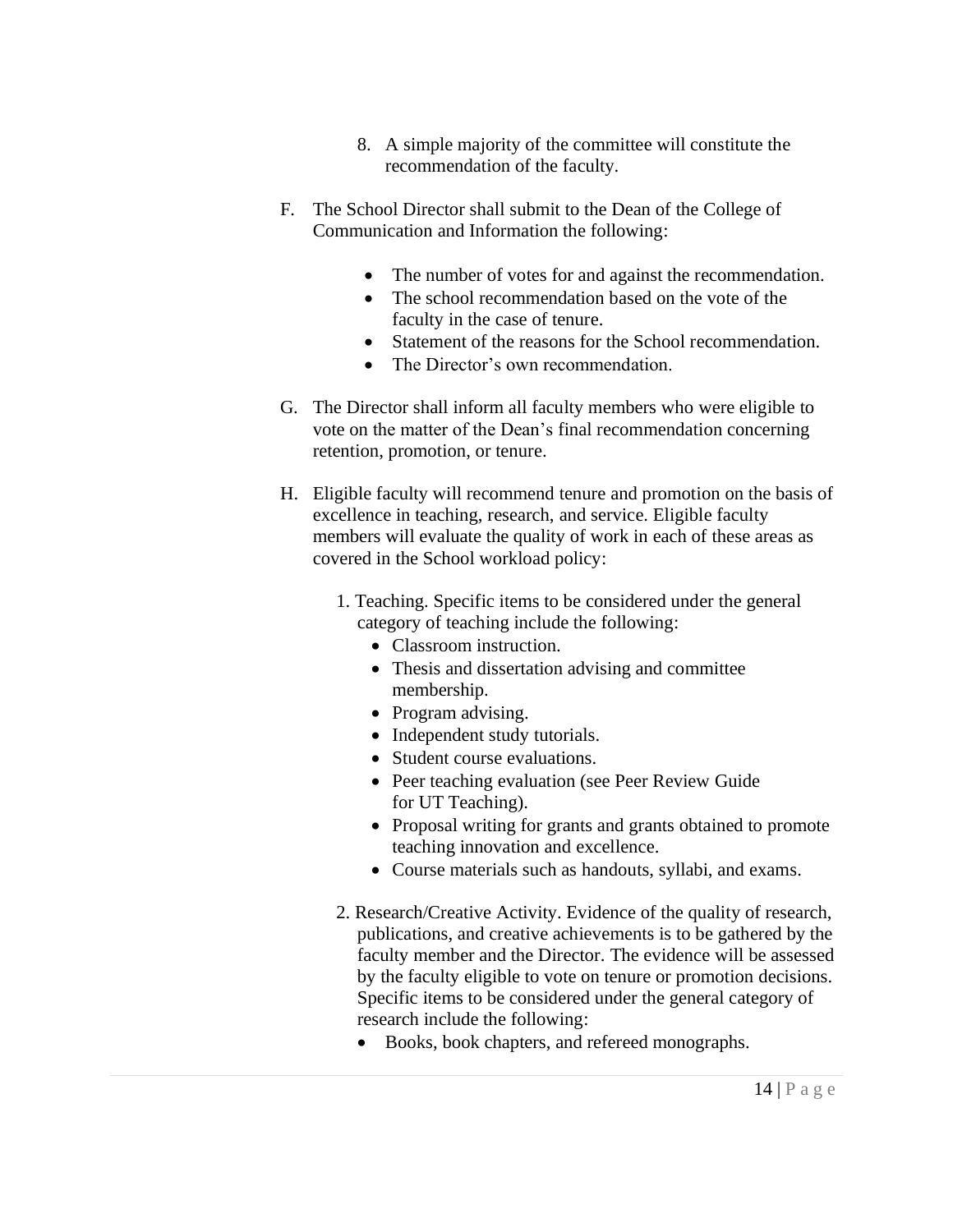- Refereed articles in academic journals.
- Refereed presentations at conferences.
- Monographs of conference proceedings.
- Video/audio recordings, photographic exhibits, and computer programs.
- Published reviews of scholarly works.
- Proposal writing for research grants and grants obtained.
- Creative works and patented inventions.
- Articles in trade journals, both online and hard copy, relevant to the discipline
- Invited scholarly presentations and encyclopedia entries.
- Creative activity, especially that which is funded, distributed or critically reviewed within a communication discipline.
- 3. Service. Evidence of the quality of service to the School, College, University, and professional associations are to be gathered by each faculty member and the Director and assessed by eligible faculty. Specific items to be considered under the general category of service include:
	- a. Committee work as a chairman or member.
	- b. Adviser to a student organization or publication.
	- c. Peer teaching evaluation service
	- d. Contest judging.
	- e. Presentations and workshops for scholarly, professional or constituent groups.
	- f. Offices and active membership in professional and scholarly groups at the local, state, national, and international levels.
	- g. Editorial board membership.
	- h. Proposal writing for grants and grants obtained to promote service activities.
- I. NTTF retention process shall be initiated by the Director. Ordinarily, the Director shall recommend to the faculty the retention or nonretention of NTTF faculty during the spring semester to take effect in the following fall semester. The Director shall share performance evaluations with the tenure-line voting faculty and base recommendations for retention or non-retention on the outcome of performance evaluations that are conducted through the Faculty Review System.

NTTF faculty will be notified in writing of the outcome of the retention process following a retention vote of the tenure-line voting faculty members.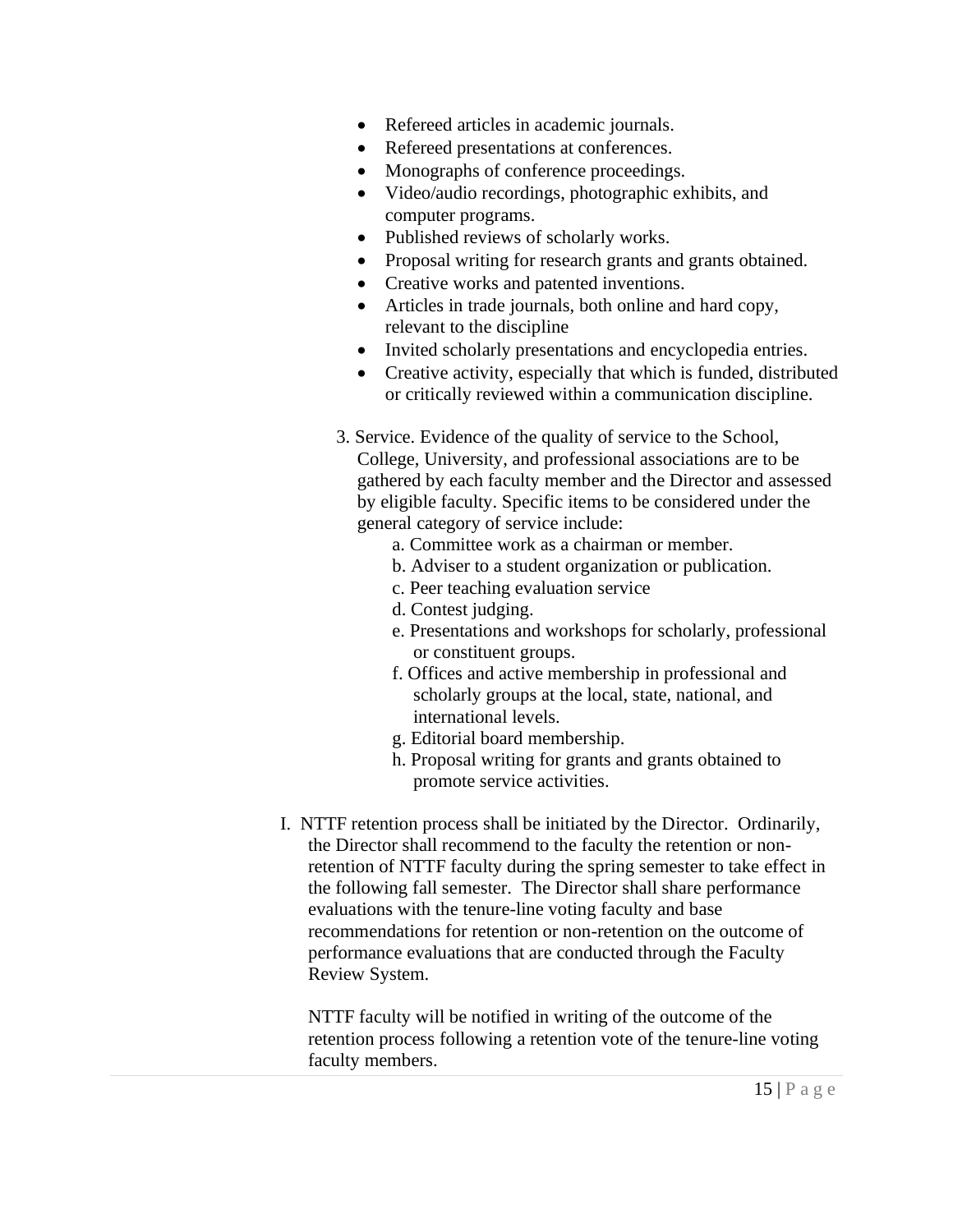#### **ARTICLE VI. RATIFICATION AND AMENDMENT OF BYLAWS**

Section A. These Bylaws shall be ratified by a two-thirds vote of the faculty present and voting at a meeting called for this purpose.

Section B. These Bylaws may be amended by a two-thirds vote of the faculty present and voting. The text of the proposed amendment to the Bylaws shall be submitted to the faculty with the agenda for the meeting at which the amendment will be considered.

**Approved 3/11/2019**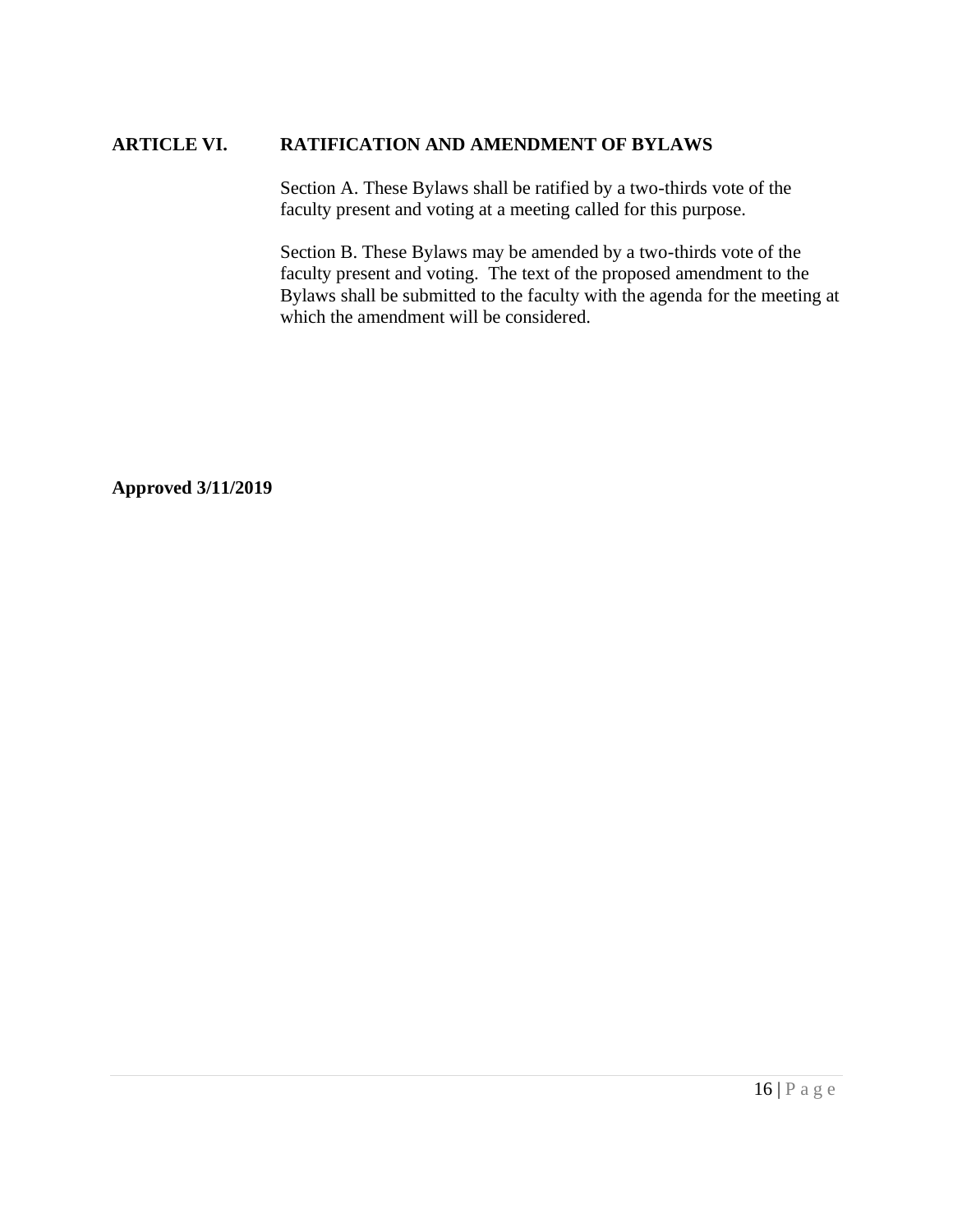## **APPENDIX A**

## **School of Communication Studies Faculty Workload Policy 2018**

The faculty workload policy in the School of Communication Studies identifies the duties and responsibilities associated with a faculty appointment. Faculty duties and responsibilities center on three areas: Research, teaching, and service. The following policy statement makes explicit the responsibilities each faculty member is assigned. Moreover, this document makes explicit the specific duties and responsibilities that have been agreed upon for the different ranks within the Unit. All evaluation criteria are to be discussed between the faculty member and the Unit's Director and will be consistent with the UT Faculty Handbook and will include the Handbook's categories for evaluating performance.

|                           |                  |               |                | <b>Tenured</b>     |                |
|---------------------------|------------------|---------------|----------------|--------------------|----------------|
|                           | <b>Full Time</b> | <b>Other</b>  | <b>Tenure</b>  | <b>Assistant</b> / | <b>Tenured</b> |
| <b>Responsibility</b>     | Lecturer         | Lecturer      | <b>Track</b>   | <b>Associate</b>   | <b>Full</b>    |
| Teaching --               |                  |               |                |                    |                |
| Classes/Semester          | 4/4              | As contracted | 2/2            | 2/2                | 2/2            |
| & Day-to-day Advising*    |                  |               |                |                    |                |
| Research/Creative         |                  |               |                |                    |                |
| $Activity - Units*$       |                  |               | $\overline{2}$ | 2                  | 2              |
| Service (School, College, |                  |               |                |                    |                |
| University, $Professor$ = |                  |               |                |                    |                |
| Percent of Time*          | 10%              | 0%            | 10%            | 10-20%             | 10-20%         |

\* Specific expectations are discussed with the Director and agreed upon yearly. These may vary with the research focus and other obligations of each individual. Guidelines Faculty should negotiate exceptions to these norms with their School Director in writing and in advance of the academic year. The examples listed below are illustrative and not meant to be complete or exclusionary. These may vary with individual effort and will be negotiated individually with the Director. Faculty efforts should support the School's effort to be recognized internationally as a program of excellence.

**Research Units:** Tenure-leading and tenured faculty are expected to earn two units of research each calendar year to meet expectations; tenure-leading and tenured faculty must earn at least one unit of research each calendar year from a reviewed publication to exceed expectations. Below is a list of reviewed and invited/non-reviewed items. Unless otherwise noted, each counts as a single unit of research and creative activity.

- Reviewed publication in a trade, regional, national, or international journal or conference proceedings
- Reviewed encyclopedia entry, translation, monograph, book chapter, or edited book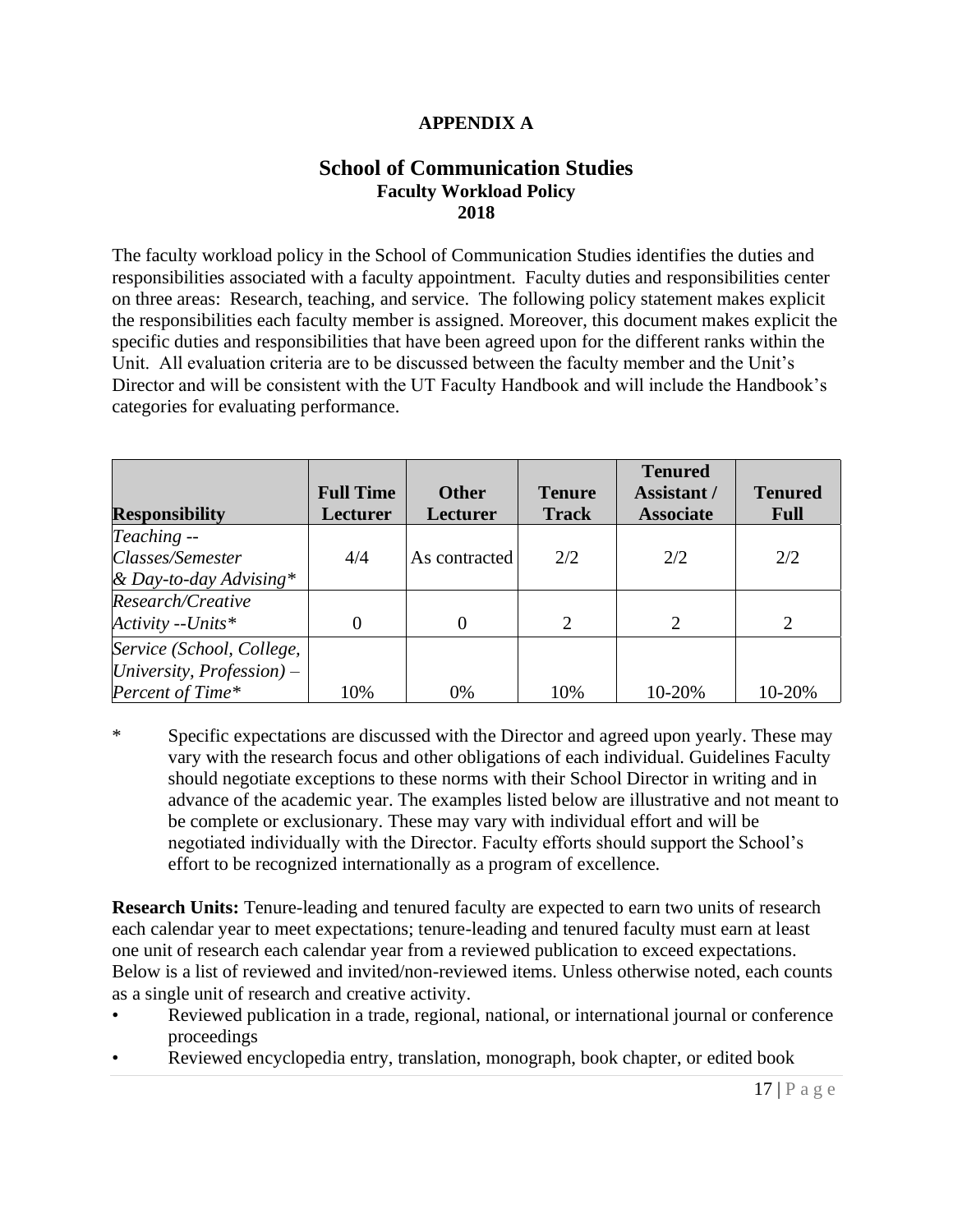- Reviewed paper or poster presentation at a national or international conference
- Reviewed paper or poster presentation at a local or regional conference ( $\frac{1}{2}$  unit)
- Reviewed Non-print medium (video/digitally taped, recording, film, photographic/computer exhibit)
- Reviewed popular press book
- Reviewed, research-based book (2 units)
- Invited/Non-reviewed article in a trade, regional, national, or international journal or conference proceedings
- Book Review in a trade, regional, national, or international journal (½ unit)
- Invited/Non-reviewed encyclopedia entry or translation (½ unit)
- Invited/Non-Reviewed monograph, book, or book chapter
- Invited/Non-Reviewed Non-print medium (video/digitally taped, recording, film, photographic/computer exhibit)
- Completed External Grant Proposal
- Completed Internal Grant Proposal ( $\frac{1}{2}$  unit)
- Technical report to funding agency or organization
- Book Contract  $(\frac{1}{2}$  unit)
- Textbook

**Teaching:** All faculty are expected to teach. Tenure-leading and tenured faculty are expected to earn two (2) units of teaching; tenure-leading and tenured faculty may exceed expectations by earning a third unit from advising graduate and undergraduate students. Evaluation of teaching will be handled through the evaluation manual available in the School office. The evaluation manual is consistent with the UT Faculty Handbook including the categories for evaluating performance. Below is a list of teaching items. Unless otherwise noted, each counts as a single unit of teaching.

- Classroom instruction (an undergraduate course with more than 50 students or a graduate course with more than 20 students earns an extra ½ unit)
- Chairing a completed thesis or dissertation
- Advising undergraduate students (faculty who advise more than 25 students earn an extra  $\frac{1}{2}$  unit)
- Completing an independent study, directed readings, or internship course
- Reviewed instructional materials (print or media)
- Invited/non-reviewed instructional materials (print or media)
- Internal grant focused on classroom instruction or new course development

**Service:** All faculty are expected to do at least 10% service. In the School of Communication Studies, a 10% service responsibility is operationalized as two units of service. Full-time instructors and tenure-track faculty are expected to earn two units of service to meet expectations. An associate or full professor is expected to perform two to four units of service. Below is a list of service options. Unless otherwise noted, each counts as a single unit of service.